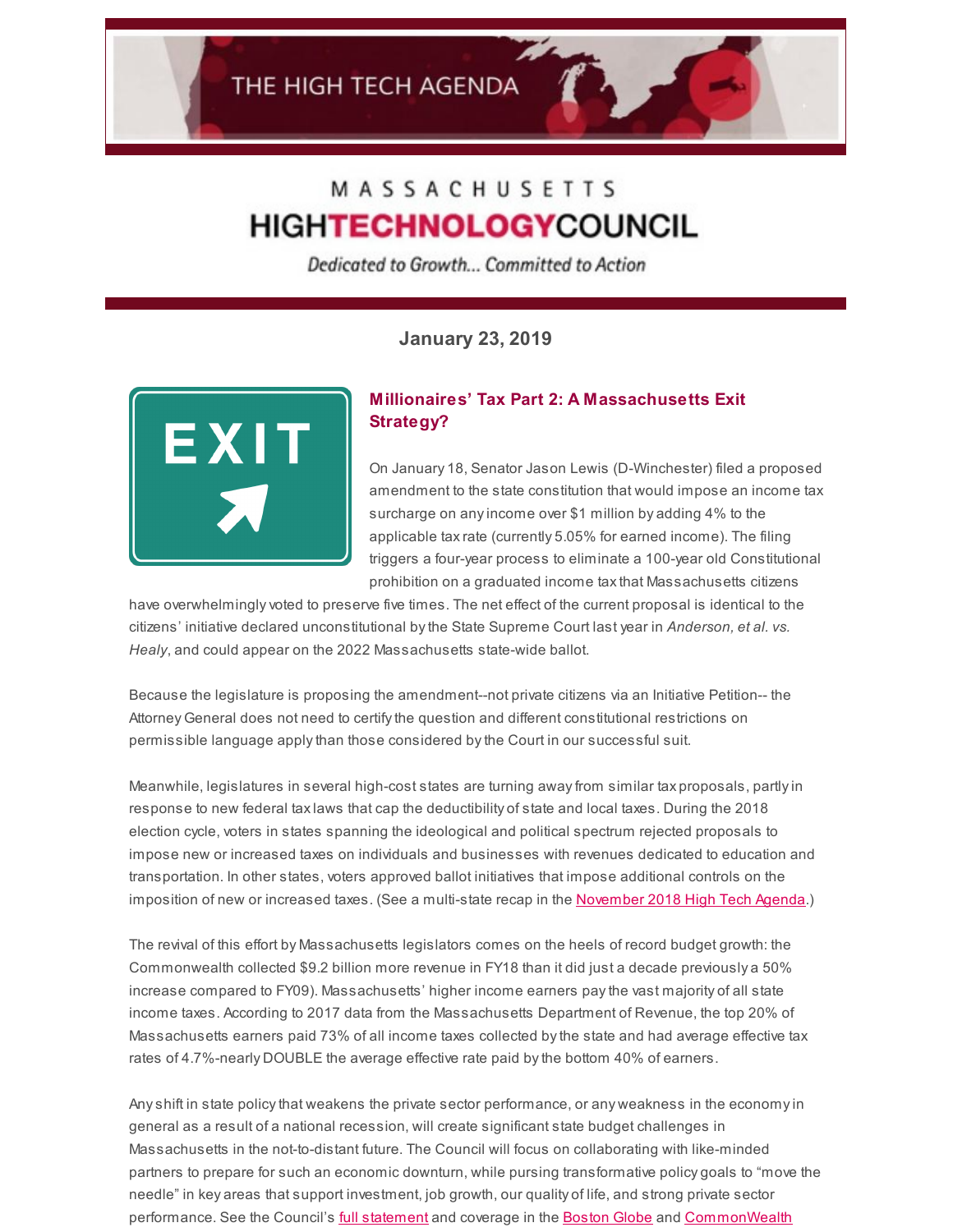Magazine.

## **2019 High Tech Agenda Focuses on Private Sector Growth and Fiscal Stability as Foundation for Public Progress**

As noted in a November 25, 2018 [Commonwealth](http://www.mhtc.org/massachusetts-is-in-the-fiscal-stability-cellar/) Magazine op-ed co-authored by Council Board member Bob Reynolds, CEO of Putnam Investments and Council President Chris Anderson, navigating opportunities and challenges over the next 4 years requires sustained, nonpartisan advocacy to increase engagement among private employers, civic leaders, and elected officials that focus on policysolutions to improving Massachusetts' fiscal position and preserving its abilityto invest in shared priorities without damaging the enviable performance of our private sector.

Core teams of Council leaders, in partnership with subject matter experts and Council staff, will be working to develop and advance specific strategies around the following policy priorities:

**Transportation**: Drive innovative and effective approaches to solve transportation challenges, including through the implementation of selected recommendations of the **Future of [Transportation](https://www.mass.gov/orgs/commission-on-the-future-of-transportation) Commission**.

- Create new public-private models to fund, operate and govern our keytransportation infrastructure and systems;
- Embrace innovation in emerging technologies and smart connected products through the Transportation Technology Transformation Initiative to partner public and private resources with innovators; and
- Streamline and modernize public construction laws to optimize innovation and efficiencyin the design, construction and operation of transportation infrastructure and systems.

**Health Care**: Enhance structural controls to effectively manage costs of the MassHealth/Medicaid program, which currently consumes 40% of the state budget.

- Support the adoption of enforceable MassHealth growth, cost and spending benchmarks and limitations to secure the financial underpinnings of MassHealth and ensure funding for other critical state investments in transportation, education and economic development are not "crowded out" by MassHealth.
- Identify opportunities to address cost impacts of pharmaceuticals on public health spending.

**Housing**: Address the negative impacts of housing costs on quality of life and talent recruitment in Massachusetts.

• Support policy changes that boost the production of market rate and affordable housing, including modifications to local land use laws proposed in Governor Baker's 2018 Housing Choices legislation.

**Tax and Fiscal Policy**: Address persistent weaknesses in the state's fiscal condition in order to solidifythe financial foundation that supports or undermines every public objective we choose to pursue as a Commonwealth.

- Oppose "blank check" spending and taxation policy proposals.
- Preserve and enhance a tax regime that is fair and competitive and oppose tax proposals that would negatively impact the Commonwealth's ability to compete for jobs.

## **Governor, Legislative Leaders Outline Policy Priorities for 2019-20**

[Governor](https://www.mass.gov/orgs/office-of-the-governor) Baker was inaugurated for a second term on January 3 and the 2019-20 biennial legislative session commenced on January 2. Lawmakers filed more than 6,000 bills bythe January 18 bill filing deadline and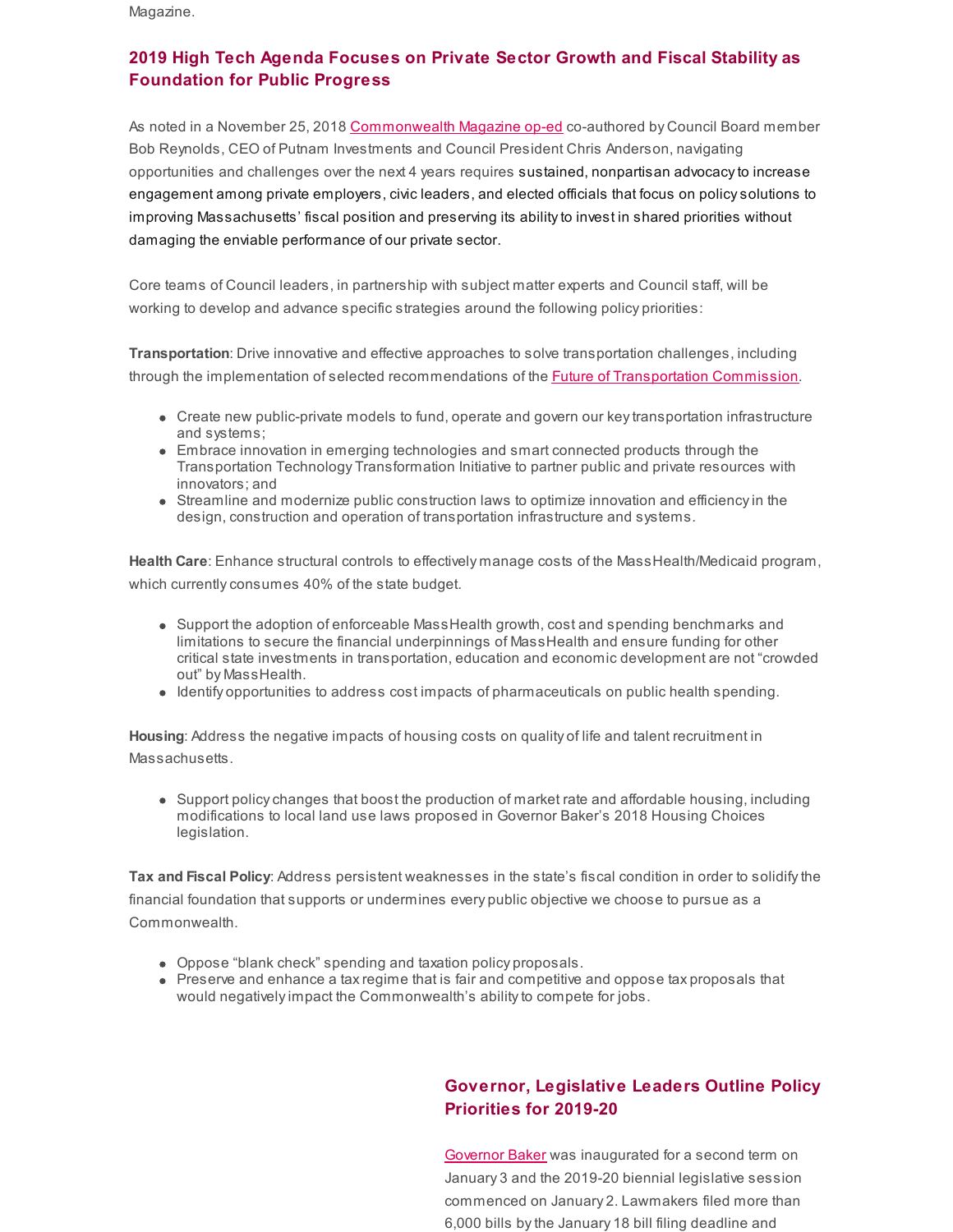

thousands more of new or redrafted bills will be filed during the two-year session. This month, the governor and legislative leaders are outlining their priorities for the next several years.

In his inaugural address and public comments, Governor Baker stated that among his administration's highest priorities for a second term are addressing K-12 educational achievement gaps and updating the wayin which state education funds are allocated to municipalities. The Governor also pledged to focus on the

ongoing investment of \$8 billion in available capital in repairs and improvements to public transportation infrastructure, and the enactment of state laws that will promote the production of workforce and affordable housing.

In remarks to colleagues and media around her re-election, Senate [President](https://malegislature.gov/Legislators/Profile/KES0) Karen Spilka expressed an interest in pursuing "bold" responses to the Commonwealth's challenges (as opposed to more incremental policy changes) and specifically identified as priorities:

- Changes and increases to state funding allocations for K-12 public education;
- Improvements and investments in transportation infrastructure and systems; and
- Responses to climate change.

In recent media interviews, the Senate President declined to express support for additional "broad-based" taxes, but stated she believes the state needs to ensure it has a "21<sup>st</sup> Century" tax system that reflects the growing importance of new and emerging industries. She has reiterated her support for a "Millionaires' Tax" surcharge on high income earners and confirmed her intent to pursue a legislativelyinitiated Constitutional Amendment to implement it.

House [Speaker](https://malegislature.gov/Legislators/Profile/RAD1) Robert DeLeo refrained from major policy announcements in his re-election remarks and plans to outline them in the coming weeks.

## **Council Urging Legislators, Governor to Back Elimination of EMAC Medicaid Surcharge**

Baker Administration leaders deserve credit for implementing reforms that reduced annual MassHealth growth rates to under 3% compared to double-digit CAGR levels just 5 years ago. But embedded inefficiencies and cost drivers that are unnecessary to preserving MassHealth for the Commonwealth's most-needy and ensuring the availability of affordable health care coverage to all Massachusetts residents remain unaddressed.

A solution emerged in 2017, and the Council and other employer organizations supported a Baker Administration legislative proposal to "package" cost control reforms to the state's MassHealth/Medicaid program with a temporaryincrease in the amount that employers paythrough the states Employer Medical Assistance Contribution ("EMAC"). The EMAC surcharge was designed to raise an additional \$400 million from employers and help support an interim financial "bridge" for MassHealth until specific cost saving reforms to the program could be adopted and implemented. It is now estimated to raise more than \$500 million.

Our support for the additional surcharge was conditioned absolutely on the contemporaneous adoption of significant reforms to MassHealth. Instead, lawmakers chose to enact legislation that onlyimposed the EMAC surcharge and included an explicit provision "sunsetting" the surcharge at the end of 2019. The taxonly bill was not vetoed bythe Governor. Legislators closed out the 2017-18 legislative session having rejected cost saving MassHealth reforms advanced bythe Baker Administration and failing to enact broader legislation to address health care costs more broadly.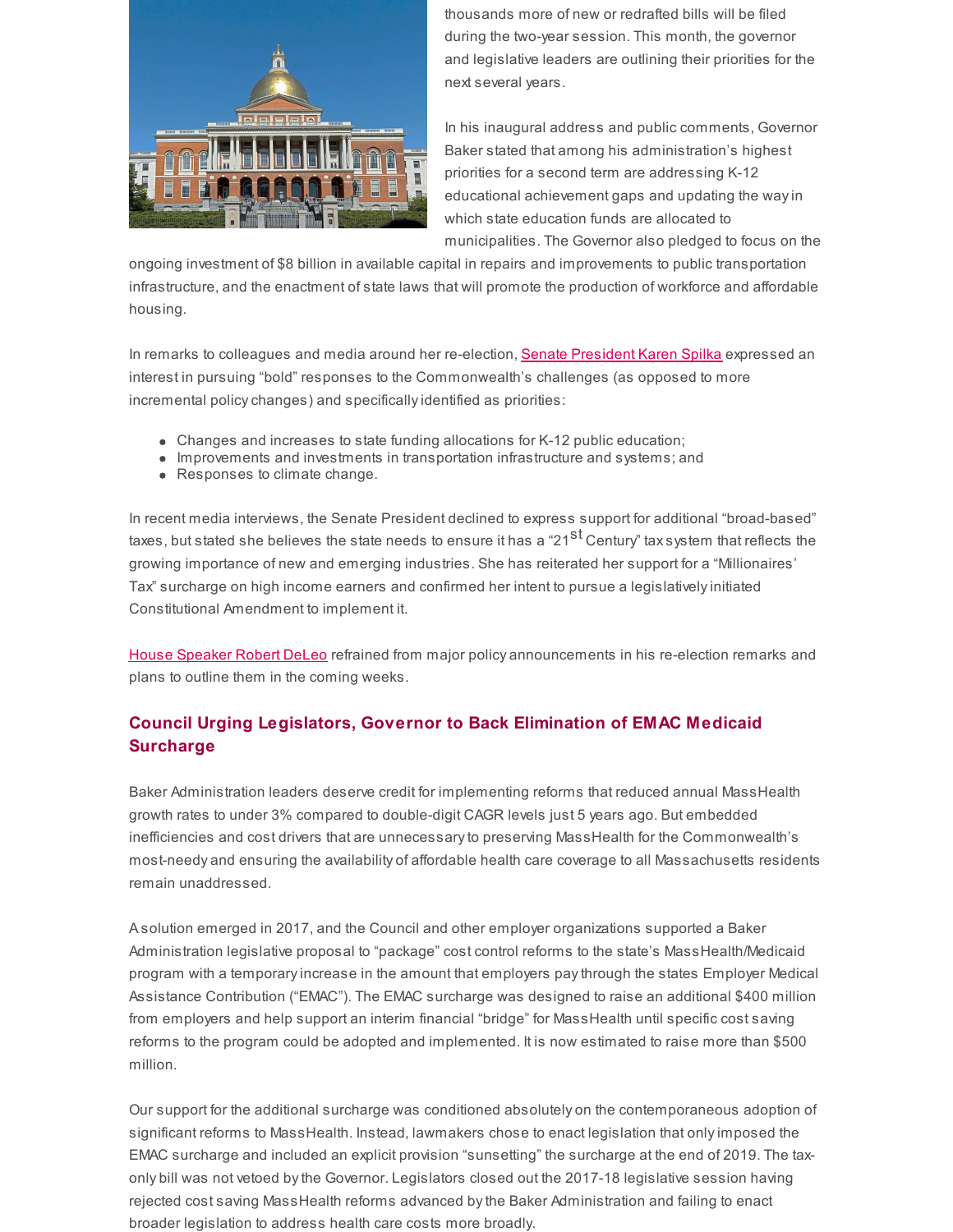The Council urges state legislators and the Baker administration to honor this commitment to eliminate the EMAC no later than December 31, 2019 and to give serious consideration to legislation filed by Senator Bruce Tarr (R-Gloucester) that would repeal the surcharge earlyin light of the ongoing failure to advance more robust MassHealth reforms and changing economic conditions.

#### **Teachers' Unions Threaten Statewide Strike in 2019**

This year, the Commonwealth will spend \$5.6 billion on K-12 education while cities and towns expend an additional \$11 billion. According to current US Census data in the Council's MATTERS [competitiveness](http://matters.mhtc.org/explore?metrics=1027&userMetrics=&states=51,1,2,3,4,5,6,7,8,9,10,11,12,13,14,15,16,17,18,19,20,21,22,23,24,25,26,27,28,29,30,31,32,33,34,35,36,37,38,39,40,41,42,43,44,45,46,47,48,49,50&visualization=0) <u>dashboard</u>, Massachusetts has the 7<sup>th</sup> highest level of spending on public education in the country at an average of more than \$15,000 per student.

Massachusetts teachers' unions, however, are backing a \$1.5B "no strings attached" state education spending increase and threaten a statewide teacher strike if it is not enacted. The Massachusetts President of the American Federation of Teachers union, pointing to teacher walkouts in Colorado, West Virginia and Arizona, stated: "It could happen here if the investments our schools need aren't addressed soon." Such a self-serving strike would be disastrous for the Commonwealth's students, families and its reputation as an attractive place to live, work and do business.

On January 10, the Council joined with colleagues from the Massachusetts Business Alliance for Education to call on [legislators](http://www.mhtc.org/wp-content/uploads/2019/01/MBAE-Affiliate-Statement-on-School-Funding-002.pdf) to reject any "blank check" approach and support instead a comprehensive K-12 education reform package that balances state financial support with high standards of accountability for students, teachers and administrators and ensures that public school students and parents have access to innovative and high performing schools.

#### **Council Leaders Help Drive 2040 Transportation Vision**

Improving the performance of Massachusetts' transportation infrastructure is a criticallyimportant issue across our private sector economy. In January 2018, Governor Baker formed a Special Commission on the Future of Transportation, including representatives from Council members McKinsey & Co. and ML Strategies.

On December 13, 2018, the Commission issued its [report](https://www.mass.gov/orgs/commission-on-the-future-of-transportation) and recommendations which combine data and expert insight to present a compelling vision of what our transportation future could like in 2040. The report includes planning for autonomous and all-electric vehicles in the future, a resilient and "smart" transportation grid network and new models of public-private partnership. Council members are leading innovation in these very areas and are committed to partnering with the state to bring that vision to a reality.

### **State Begins Implementing Paid Family and Medical Leave Tax and Structure**

The Commonwealth's task of implementing the Paid Family and Medical Leave mandate and \$800 million payroll tax enacted via 2018 legislation begins in earnest this week with the creation of a new Department of Family and Medical Leave underway and draft regulations expected to be published on January 23. Beginning July 1, 2019 employers will be obligated to pay a 0.63% payroll taxinto a state administered fund that will support the benefits for leave-taking employees. The law requires employers to provide up 20 weeks of job-protected paid leave annuallyto an employee to recover from their own illness or injury and up to 12 weeks annuallyto care for a seriouslyill or injured family member, to care for a new child, or to meet family needs arising from a family member's active duty military service. (Click [HERE](https://www.mass.gov/info-details/paid-family-medical-leave-for-employees-faq) for more specifics.)

Council members are reminded that under the new mandate all employers are required bylaw to participate in and contribute to the state-administered plan, unless they affirmatively opt out. To opt out, an employer must establish that the employer-provided leave benefits are greater than or equal to the state